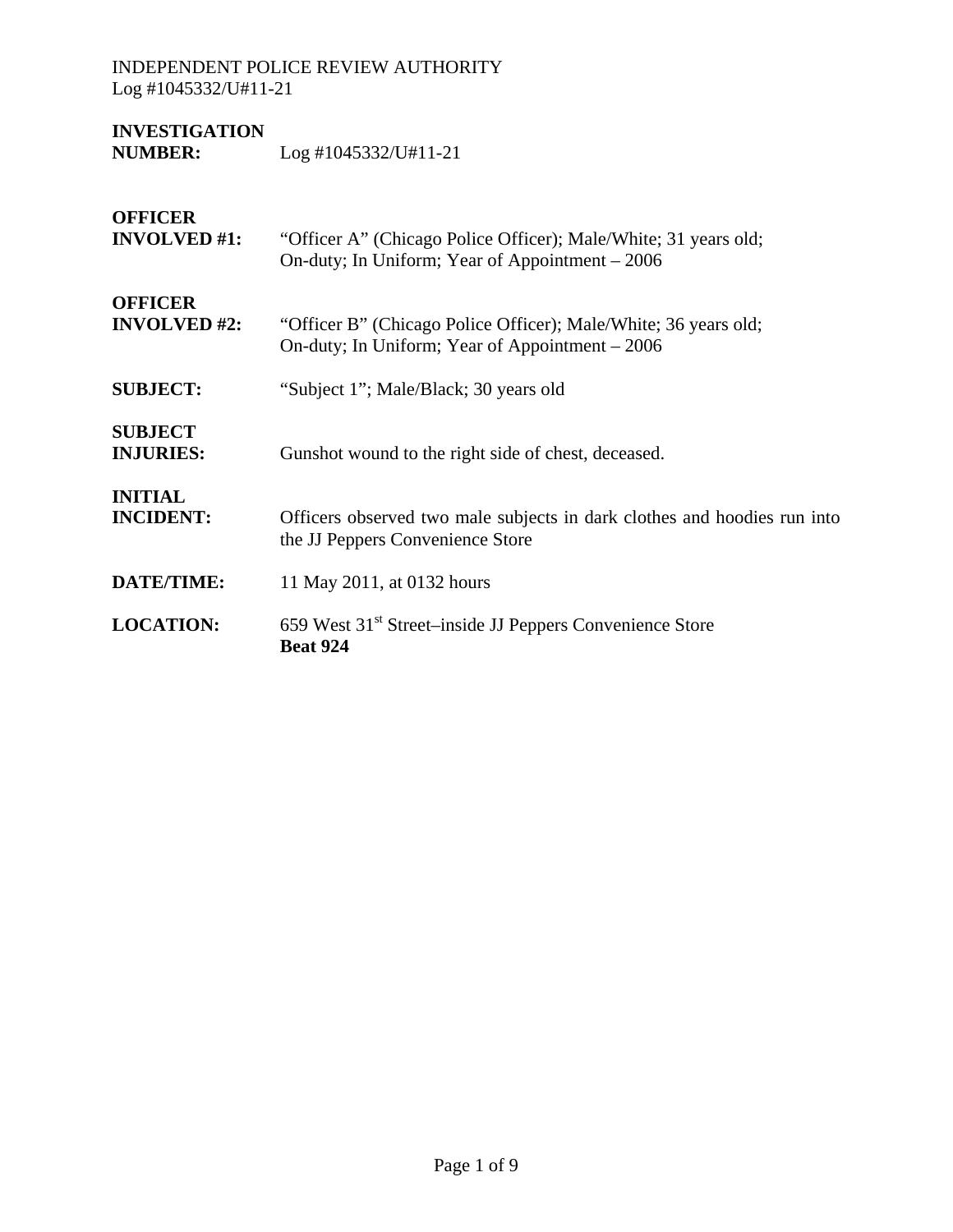#### **SUMMARY OF INCIDENT:**

1

On 11 May 2011, at 0130 hours, Officers A and B, were on duty, in uniform, driving westbound on 31<sup>st</sup> Street, in a an unmarked police vehicle, en route to get gasoline at 3900 S. Iron. When Officers A and B approached the stoplight at Union Avenue, Officer A observed two (2) male subjects in dark clothing wearing hooded sweatshirts, or "hoodies," run into the JJ Peppers Convenience Store (659 W.  $31<sup>st</sup>$  St). Based on their observations, Officers A and B pulled into the JJ Peppers parking lot and exited the vehicle. The two male subjects displayed a weapon and demanded money from store clerk Witness 1. Officers A and B then observed one of the male subjects, now identified as Subject 1, jump over the service counter, while the other subject, now identified as Subject 2, was observed with a gun in his hand. Initially, Subject 2 went to the front door, but then retreated to the rear of the store, giving the gun to Subject 1 as he passed him. Officers A and B approached the front entry door and announce their office. Subject 1 went to the front entry door, opened it, and immediately fired his weapon at both Officers A and B. Officers A and B returned fire and struck Subject 1, fatally wounding him. Subject 1 was pronounced dead at the scene. Subject 2 fled out of the rear store exit and made good his escape on foot. <sup>[1](#page-1-0)</sup> A gold/tan minivan, located at the rear exit of the JJ Peppers, was found to be the vehicle driven by Subject 1 and Subject 2 to commit the robbery. The vehicle contained a rifle, a magazine for the rifle, and cartridges.

<span id="page-1-0"></span><sup>&</sup>lt;sup>1</sup> Subject 2 was subsequently apprehended on 23 Aug 2011 after he was identified via fingerprints obtained at the scene.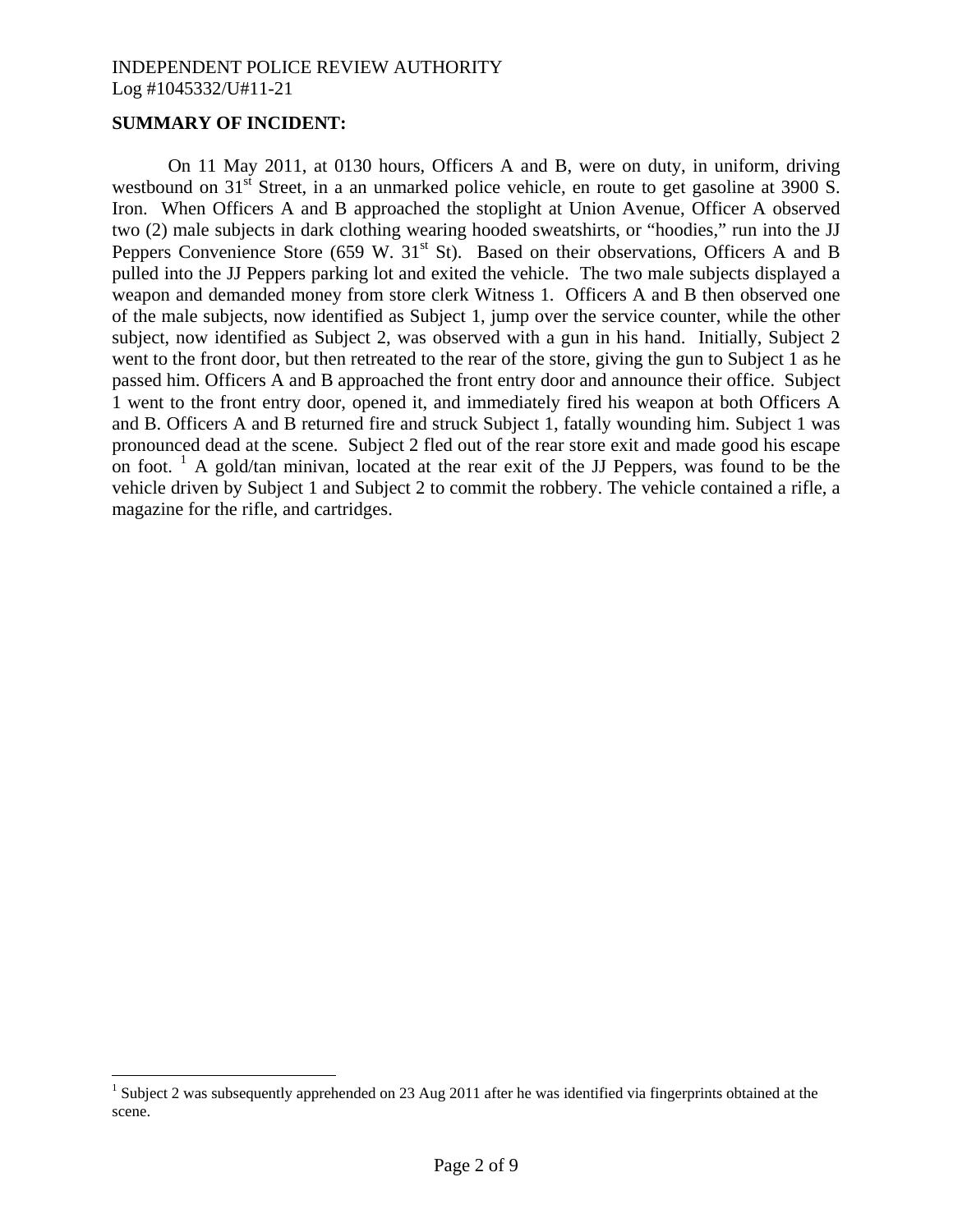## **INVESTIGATION:**

 $\overline{a}$ 

In a statement to the IPRA on 12 May 2011, **Involved Officer A** stated he and Officer B were in an unmarked squad car driving westbound and stopped at the stop light at 31<sup>st</sup> Street and Union Avenue. Officer A, who was driving, observed two male subjects, with their hoods up, running into the JJ Peppers Convenience store through the front door.<sup>[2](#page-2-0)</sup> Officer A told Officer B words to the effect of "I think there is a robbery happening." Officer A pulled into the parking lot and observed one of the male subjects, now identified as Subject 1 jumping over the counter.

Officer A exited his vehicle and approached the store's entrance as he announced his office. Officer A's view into the store was obstructed by items in the windows and he did not see that Subject 1 had a gun in his hand. Officer A was approximately five to ten feet from the door when he saw muzzle flashes right in front of his face coming from Subject 1, who was approximately five to ten feet in front of him, in the doorway of the convenience store. Officer A stated that there was no place to seek immediate cover, so he retreated, sought cover behind his vehicle and returned fire. Officer A estimated that he was between five and ten feet from Subject 1 when he fired. Officer B was behind and to Officer A's left. Subject 1 did not say anything to the officers before he began firing. Officer A instructed Subject 1 to drop the gun several times. Officer A fired until Subject 1 fell to the ground.

Officer A could not recall how many times he discharged his weapon, but later learned he fired seven (7) times. Officer A did not recall when he un-holstered his weapon. Officer A related that he was completely focused on eliminating the threat (Subject 1) and did not realize that Officer B had fired his weapon until Subject 1 was on the ground and both officers stopped firing their weapons. Officer A yelled to Officer B to tactically reload because he believed that shooting from the store would start again, possibly from the second subject inside the store. Officer A also reloaded his magazine. Officer A observed Subject 1 lying in the doorway of the convenience store with his gun right next to him as he and Officer B began approaching. Officer A took Subject 1's gun and moved it from Subject 1's reach as he believed that someone, either Subject 1 or Subject 2, would start shooting again. Officers A and B did not enter the convenience store because they could not see Subject 2 and did not know his location inside of the store.

Officer A got on the radio and requested assistance on locating Subject 2. Officer A recovered Subject 1's gun and held it until he turned it over to a Supervisor. Officer A related that he held Subject 1's gun until a supervisor came for his protection as well as that of other officers. Officer A did not believe that Subject 1 had been affected by the gunshots and thought Subject 1 would grab the gun and begin firing at him and other officers. Officer A stated that he did not see Subject 1 or Subject 2 again after Subject 1 was removed from the crime scene

<span id="page-2-0"></span><sup>&</sup>lt;sup>2</sup> Officer A did not know the race of the male subjects he observed running with their hoods up.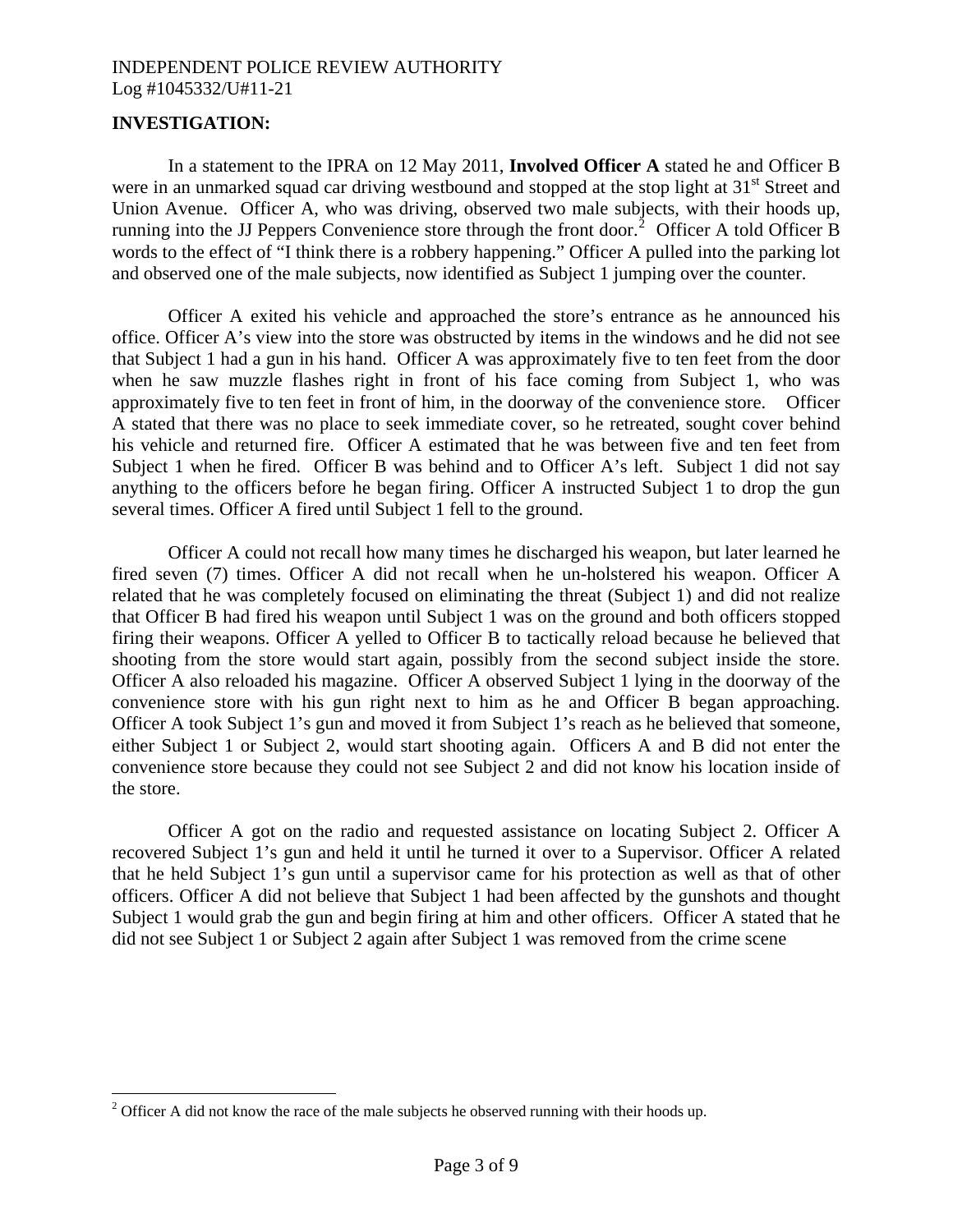In a statement to the IPRA on 12 May 2011, **Involved Officer B** stated that while he and Officer A were en route to get gas, Officer A observed two (2) subjects wearing black hooded sweatshirts or "hoodies" and stated words to the effect of "I think there is a robbery in progress."<sup>[3](#page-3-0)</sup> Officer B observed one of the male subjects, Subject 1, jump over the counter of the store. Officer B exited the vehicle, drew his weapon, positioned himself behind a fuel pump/brick wall and waited for Subject 2 and Subject 1 to exit. Officers A and B announced their office. Officer B attempted to look inside the store, but his view was obstructed because of advertisements on the windows. Officer B observed one of the subjects "pop" his head up and look outside. At this point, Subject 1 exited the store, pointed his gun and began firing at Officers A and B. Officer B returned fire in fear of both his life and Officer A's life. Officer B related that the incident happened quickly and that he returned fire after he observed the muzzle flash from Subject 1's weapon. Officer B did not recall how many times Subject 1 fired and believed that it was two or three. Officer B related that he immediately returned fire and believed he fired six to seven times, then re-loaded his gun. Officer B positioned himself behind the brick wall for cover.

Officer B stated he was approximately fifteen (15) feet from Subject 1 when he fired, and that Officer A was to his right using the squad car for cover. Officer B related that he fired until he did not see the threat (Subject 1). Officer B re-loaded his weapon because he feared that the second subject, Subject 2, would exit the store and also begin firing at him and Officer A. Officer B radioed a 10-1 when he stopped firing. Officer B remained in his position behind the brick wall because he did not know Subject 2's location. Once additional units arrived on the scene, Officer B and the responding officers approached the convenience store to look for Subject 2. One of the officers broke the store window with his ASP and entered the store. Upon doing so, Officer B located a male subject, who he would later learn was the store clerk, Witness 1, by the cash register.<sup>[4](#page-3-1)</sup> Officer B related that the responding officers went to look for Subject 2 inside the convenience store, while Officer B remained outside.<sup>[5](#page-3-2)</sup> Officer B did not know if he struck Subject 1 because he never approached him. Officers A and B were taken from the scene to Northwestern Memorial Hospital via ambulance. Officer B did not see Subject 2 after Subject 2 entered the store.

A **canvass** was conducted and multiple witnesses were located and interviewed.

In a formal statement to the IPRA, **Witness 1** stated that he was working at the JJ Peppers store by himself at approximately 0130 hours when a black male entered the store wearing a black mask that covered his face. The man pointed a small black pistol at Witness 1 and told Witness 1 to open the register and give him the money. A second later, another black male entered the store with is face covered, struck Witness 1 in the face, and instructed Witness 1 to open the register. The second male also instructed Witness 1 to get down on the floor, so Witness 1 opened the register and laid down on the floor behind the counter. The first male to enter yelled

 $\overline{a}$ 

<span id="page-3-0"></span><sup>&</sup>lt;sup>3</sup> Officer B recalled he said this because the two males had hoodies on and it was approximately "70-80 degrees out."

<span id="page-3-1"></span> $^{4}$  Officer B knew that Witness 1 was not one of the shooters as he was not wearing a black hooded sweatshirt.

<span id="page-3-2"></span><sup>&</sup>lt;sup>5</sup> Officers were unable to locate Subject 1 in the store, prompting them to believe he might have barricaded himself in the bathroom of the store. The Specialized Weapons and Tactics Team "SWAT" arrived and after a search of the store determined that Subject 2 was not hiding in the store and had made good his escape.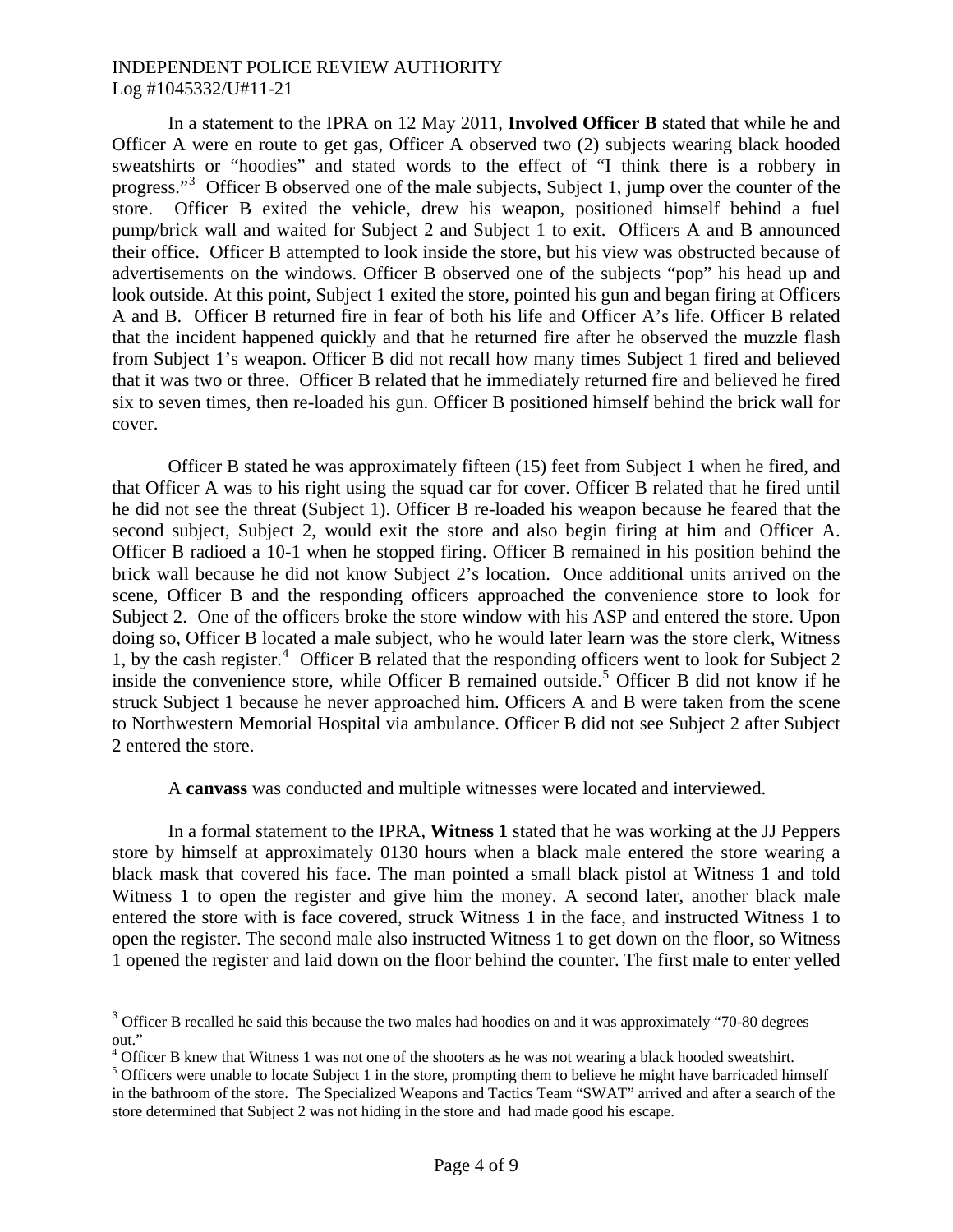that the police were coming. He threw the gun over the counter and ran out the back door. The second male grabbed the gun, jumped over the counter and walked towards the entrance of the store. Shortly thereafter, Witness 1 heard approximately two to three gunshots and heard the glass windows of the store breaking. Witness 1 did not see who was firing a gun because he was still down on the floor behind the counter. Witness 1 could hear police sirens and stated he picked up the phone and requested help. A Police officer entered the store through the broken window and Witness 1 showed the officer his hands before being escorted from behind the counter to a squad car outside.

In a formal statement to the IPRA, **Witness 2,** who was identified during the IPRA canvass, stated she was home, in her living room, when she heard three gunshots. Witness 2 got up and looked out of her living room window, which faces the JJ Peppers store and parking lot, and observed a uniformed police officer behind a squad car talking on a police radio. Witness 2 heard the officer state, "Robbery in progress, he almost took my freakin' head off!" Witness 2 observed a second officer walk backwards as if looking for shelter as she heard more shots being fired. Witness 2 could not see who was shooting, but could see muzzle flashes coming from inside the store. Witness 2 heard several more gunshots being fired. Witness 2 observed the officer by the squad car returning fire and heard those gunshots as well. Witness 2 woke up her husband, Witness 4, and daughter Witness 3, who were sleeping, and they also watched from the window. Witness 2 observed additional officers respond, then observed a person's body on the ground between the main entrance to the store and a toy machine at the entrance. Witness 2 was unable to give full descriptions of the officers on the scene or of the individual lying on the ground at the store entrance, but stated that the parking lot and street were well lit. Witness 2 also observed officers approach the male lying on the ground and remove a gun, but did not actually see the gun on the ground near the male before officers removed it.

 In a formal statement to the IPRA, **Witness 3,** who was identified during the IPRA canvass, stated she was home sleeping when she heard a loud popping noise. She got up and looked out of her kitchen window, which faces directly toward the JJ Pepper's convenience store/gas station. Witness 3 observed a male uniformed officer behind the passenger door of an unmarked white Ford Crown Victoria. Witness 3 stated the parking lot was well lit and street lights around the JJ Peppers were activated as well. Witness 3 could not see the officer's face, but could see that the officer had dark hair. Witness 3 heard the officer yell into his radio, "He just shot at me and almost took my freakin' head off!" Witness 3 then heard several more gunshots and heard the officer yell into the radio, "They're shooting at me!" Witness 3 did not see any gunshots fired, but saw the glass windows shatter because of the gunshots. Witness 3 could not see inside of the store from her window, but could see the main entrance and a toy machine at the front of the store. Witness 3 then observed a male lying on the ground at the entrance of the store but did not see when he fell or how he got to the ground. Witness 3 did not know if the male was the shooter. After approximately 10-15 minutes, Witness 3 observed a group of officers approach the male on the ground and open the door to the store. Witness 3 then observed an officer grab a black gun by the "butt" or handle that was next to the male lying on the ground and throw the gun outside the door. As the officer did this, other officers broke one of the windows of the store and grabbed the male store clerk, whom Witness 3 described as being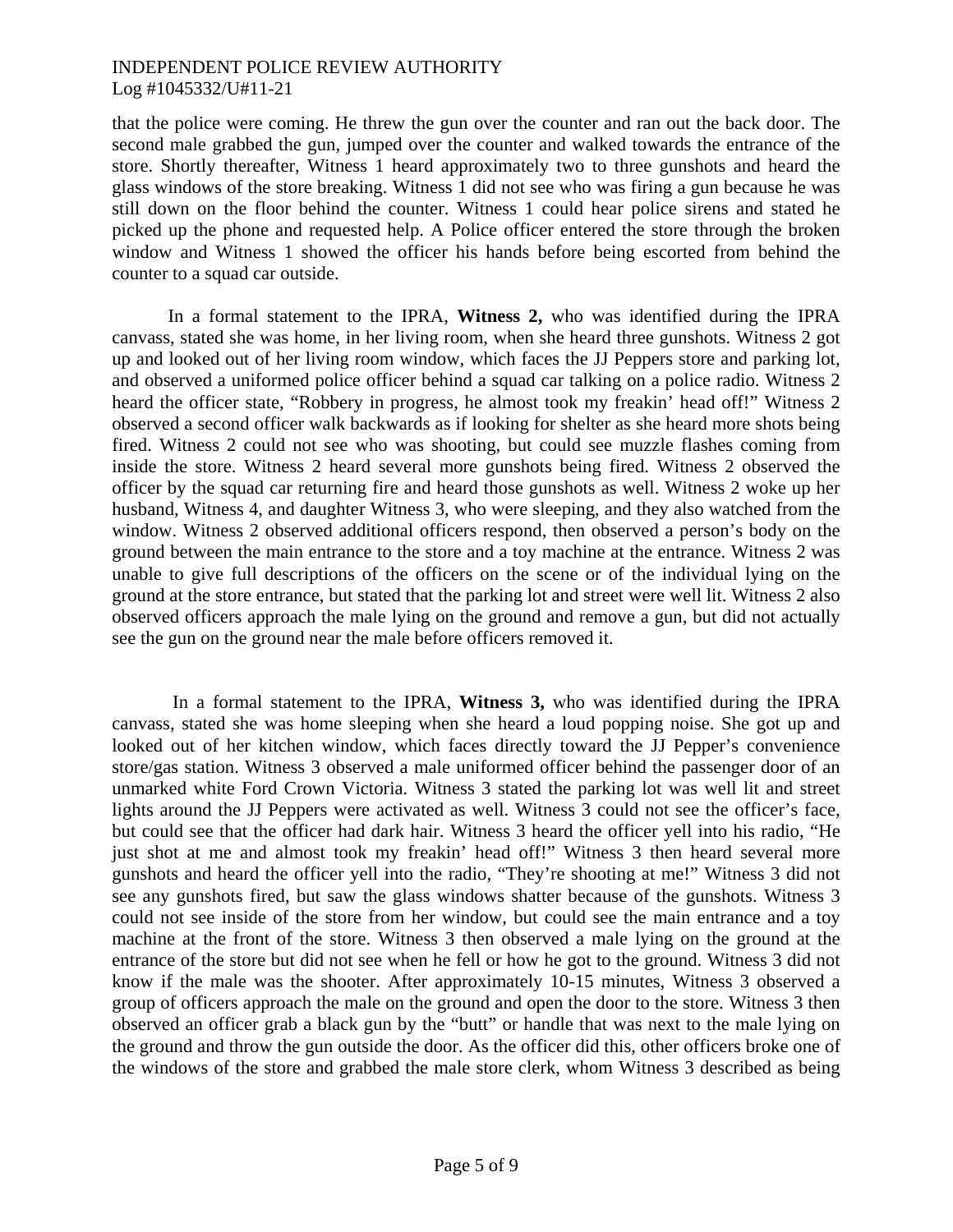"Arabian," out of the store. Witness 3 heard officers yell into the store, "This is the police, this is the police, you need to come out, put your hands up!"

In a formal interview to the IPRA, **Witness 4,** who was identified during the IPRA canvass, stated he was home sleeping when he heard four gunshots in rapid sequence. Witness 4 got up and looked out of the living room window, which has a view directly toward JJ Peppers convenience store/gas station. The parking lot was well lit; however, Witness 4 could not give descriptions of the officers. Witness 4 observed four uniformed officers hiding behind gas pumps in the parking lot of JJ Peppers and heard one of the officers yell, "He almost took my freakin' head off!" Witness 4 moved to the window in his kitchen and observed several officers approach and remove a gun from a male lying on the ground at the entrance of the store. Witness 4 was unable to describe the male on the ground or any of the officers on the scene. Witness 4 did not see anyone shooting a gun and only heard gunshots.

In a formal interview to the IPRA, **Witness 5,** who was identified during the IPRA canvass, stated she was home, in the front room of her residence, when she heard gunshots outside. Witness 5 initially heard two gunshots then another six to seven gunshots. Witness 5 stated the gunshots sounded like they were coming from the alley adjacent to her residence, which also runs parallel to the rear of the JJ Peppers store. Witness 5 exited her residence, walked towards the front of the residence and looked down the alley. Witness 5 observed a tancolored van, possibly a Dodge Caravan, parked in the alley between her fence and the back exit of the JJ Peppers store. Witness 5 also observed two police officers standing near their squad cars which were parked toward the front of the JJ Peppers store. The officers were yelling toward the front of the JJ Peppers store for someone to raise their hands, drop their weapons and walk outside. Witness 5 heard additional gunshots coming from the front of the JJ Peppers store as the officers continued to yell. Seconds later, additional squad cars arrived and Witness 5 heard more gunshots fired. A squad car pulled into the alley and the officers inside instructed Witness 5 to go inside her home. Witness 5 attempted to explain that the tan van did not belong in the alley, but she complied and stood near her front door. Officers instructed Witness 5 to go into her basement and she complied, but later went back upstairs. Witness 5 then gave the officers permission to use her home to watch the back of the store. At approximately 0200 hours, Witness 5 and her family were escorted out of her home for their safety. They returned at approximately 0700 hours.

In a formal interview to the IPRA, **Witness 6**, who was identified during the IPRA canvass, stated he was at home watching television when he heard gunshots outside. Witness 6 went outside through the rear of his home and observed an older white Crown Victoria unmarked squad car parked at an angle, in the parking lot of the JJ Peppers store. Witness 6 was facing a vacant lot and alley that faced west and south of 31<sup>st</sup> Street and Union. Witness 6 observed a male standing behind the driver's side door of the squad car, holding a gun pointed at the store. Witness 6 heard the officer yell, "Get down on the ground!" several times and heard gunshots before and after the officer yelled. Once the shooting stopped, Witness 6 walked further into the lot and observed a body on the ground near the main entrance to the JJ Peppers store. Witness 6 observed a group of officers approach the main entrance and body on the ground as they yelled for someone to drop the gun. Witness 6 observed an officer kick an object that Witness 6 thought was a gun, although he could not see what the officer kicked; he only heard a metal sound when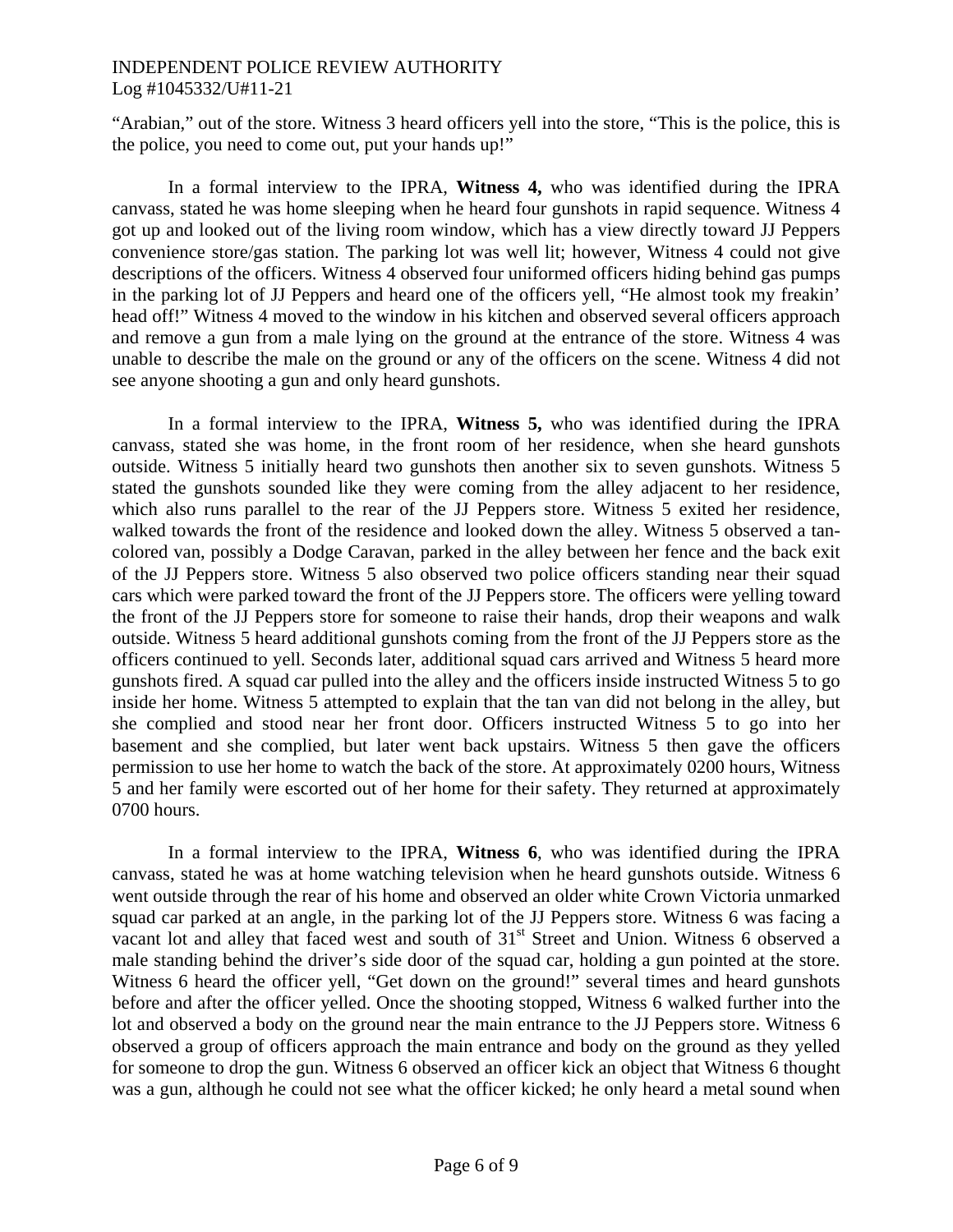the officer kicked it. The officer then picked up the object and threw it further away from the person lying on the ground.

The **Chicago Police Department (CPD) Major Incident Notification Detail** provided an account of the incident which was consistent to the Summary of Incident.

 The **Evidence Technician photographs and Video Tape** depict the location of the incident; the body of Subject 1; the tan minivan driven by Subject 1 and Subject 2; and locations of recovered evidence.

 The **Tactical Response Reports** from the involved officers indicate that Officer A fired his weapon seven (7) times and Officer B fired his weapon nine (9) times.

**Department reports, including the Case Supplementary Report,** include accounts of the incident that are consistent with the Summary of Incident.

 The **Office of Emergency Management Communications** (OEMC) Event Query and CD provide information consistent with the Summary of Incident. The OEMC Event Query further indicates that Officers A and B requested assistance at 0133 hours and stated a man had been shot during a robbery; additional information indicated that one offender was still inside the store and was possibly armed with a rifle; the bomb and arson unit was requested along with a robot to enter to determine if the second offender was barricaded in the store; a jacket was located at 3126 South Lowe; a gold minivan was located at the rear of the JJ Peppers store; a 911 call was placed at 0137 hours by the JJ Peppers store clerk, who stated he was being robbed and requesting police; at 0626 hours the scene was cleaned and turned over to the district.

 A report from the **Illinois State Police, Division of Forensic Services (ISP),** dated 25 May 2011, reflects latent prints lifted from Subject 1's handgun, a magazine (from the handgun), a rifle recovered from the minivan and multiple live rounds, revealed latent prints suitable for comparison.<sup>[6](#page-6-0)</sup> The comparison revealed the fingerprints belonged to Subject 1 and Subject 2.<sup>[7](#page-6-1)</sup>

 An **ISP report** dated 20 May 2011 reflects that of the fired evidence recovered at the scene and at the autopsy, nine (9) fired cartridge cases (recovered from the pavement of the gas station) were fired from Officer B's weapon; one (1) fired bullet jacket fragment (located inside of JJ Peppers), seven (7) fired cartridge cases (recovered from the pavement of the gas station) and one (1) fired bullet (recovered from the Medical Examiner) were fired from Officer A's weapon.<sup>[8](#page-6-2)</sup> Officer B's weapon was examined, found to be in firing condition and was test fired. Officer A's weapon was examined, found to be in firing condition and test fired.

 $\overline{a}$ 

<span id="page-6-0"></span><sup>&</sup>lt;sup>6</sup> Evidence locations were determined by cross-referencing the Crime Scene Processing Reports, Evidence Technician photograph markers and inventory numbers with the ISP reports.

<span id="page-6-1"></span> $<sup>7</sup>$  An ISP report dated 26 May 2011 reflected that latent prints obtained from an additional magazine and cartridges</sup> recovered from the vehicle revealed no latent prints suitable for comparison.

<span id="page-6-2"></span><sup>&</sup>lt;sup>8</sup> The ISP report dated 22 June 2011 also indicates that of the recovered evidence at the scene, three (3) bullet fragments and one (1) fired bullet (all recovered inside of JJ Peppers) could not be identified or eliminated as having been fired from either Officer A or Officer B's guns, but were not fired from Subject 1's gun; one (1) bullet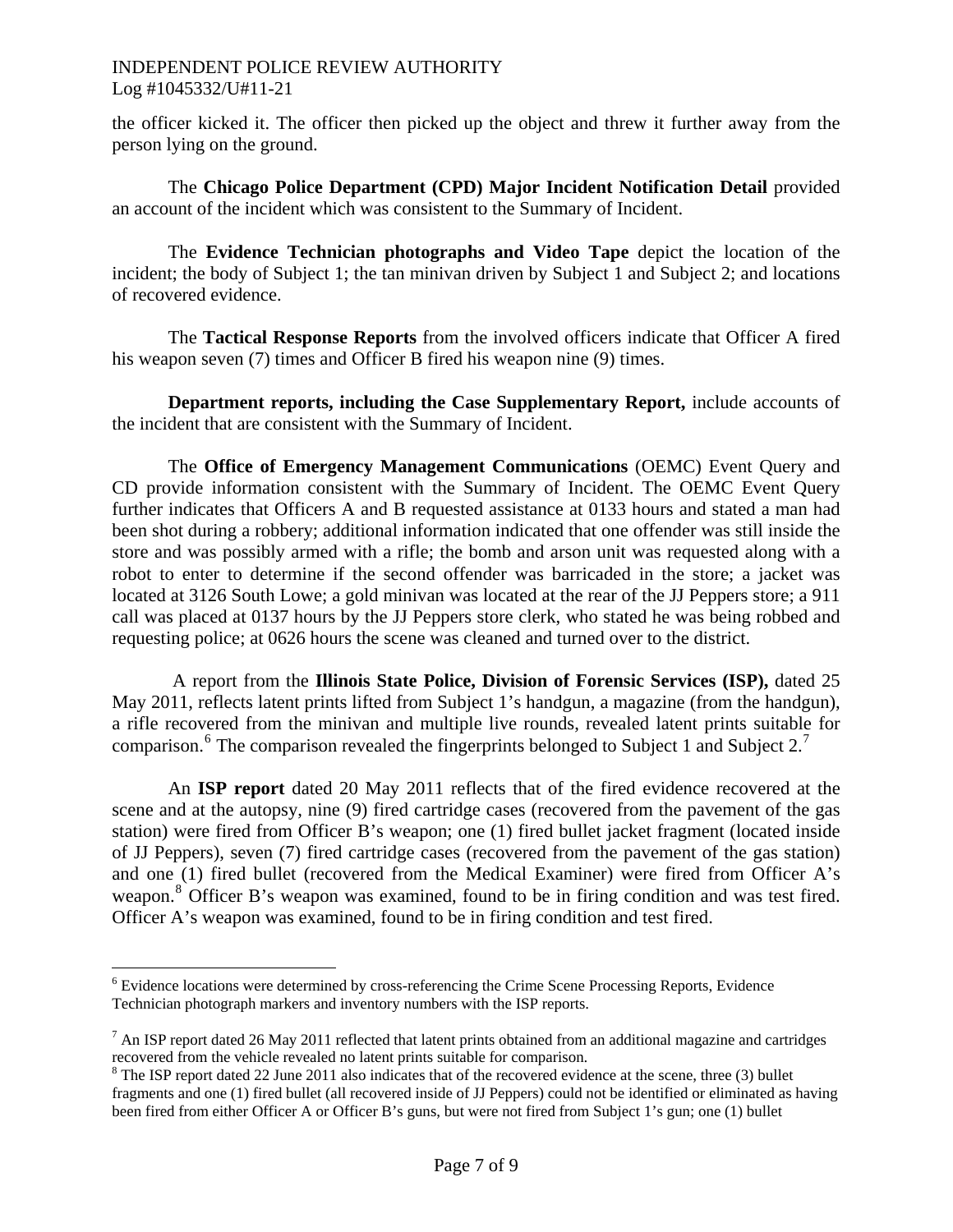An **ISP report** dated 14 June 2011 reflects that a primer gunshot residue (PGSR) sample recovered from a glove identified as Subject 1's was examined and the results indicated that the sampled area contacted a PGSR-related item or was in the environment of a discharged firearm.

 An **ISP report** dated 04 August 2011 indicated that DNA obtained from a recovered face mask revealed that there was a mixture of DNA, interpreted as being from two people. A major human male DNA profile was identified and was associated with Subject 2. A minor human male DNA profile was also identified and associated to Subject 1 from buccal swabs obtained from Subject 1.

An **ISP report** dated 28 October 2011 indicated that Subject 1's weapon a Hi-Point gun, and the rifle recovered inside of the minivan were examined, found to be in firing condition and test fired.

The **Medical Examiner's Report of Postmortem Examination** and photographs, dated 11 May 2011, indicates that Subject 1 had a gunshot wound on the right side of his chest. The wound coursed from front to back, right to left. The bullet perforated the right lung, the pulmonary artery and the ascending thoracic aorta. A deformed large-caliber copper-jacketed lead bullet was recovered from the thoracic vertebral body. The cause of death was a single gunshot wound to the chest. The manner of death was homicide. The results of the toxicological analyses were negative for ethanol, benzoylegonine and opiates. Medical Examiner photographs depict the body, injuries and clothing of Subject 1.

fragment and one (1) unfired bullet (both recovered from inside JJ Peppers) were not suitable for further microscopic comparison.